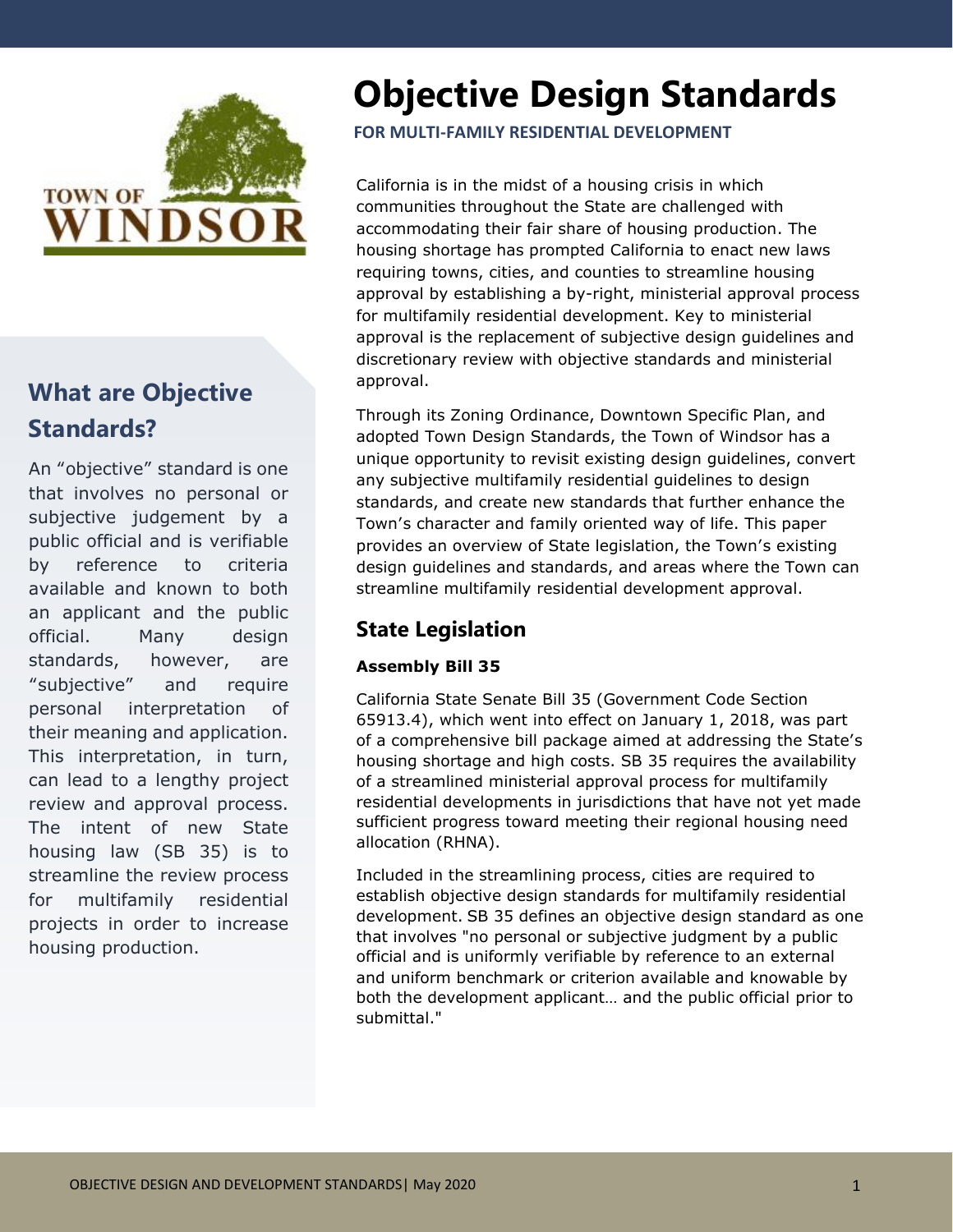# **Design vs. Development Standards**

In the planning and development realm, there is an important distinction between development standards and design standards. While each inevitably play a large role in the overall look and feel of a structure, they have historically been treated and enforced differently.

### **Development Standards**

Development standards are regulations pertaining to the physical modification of a structure or development, including the size and location of structures in relation to the lot. Development standards include maximum height of structures, minimum lot area, minimum setbacks, maximum lot coverage, maximum floor area ratio, view corridors, and open space. By nature, these standards are objective because they establish standards that are verifiable by reference to known criteria (e.g., maximum lot size: 5,000 square feet, Maximum height: 35 feet). In Windsor, development standards are primarily established in the Zoning Ordinance.

#### **Design Standards and Guidelines**

Design standards and guidelines provide design guidance for Town staff and applicants. Used in conjunction with the Zoning Ordinance and applicable development standards, design standards/guidelines provide a common basis for the evaluation of design during the project approval process. Typically, design standards incorporate objective language in the form of mandates whereas design guidelines are often subjective and make design recommendations. Where the word "shall" or "must" is used it is intended to be a mandate; and where the word "should" or "encouraged" is used, it is intended to be a recommended guideline. The mandates are treated as standards with little room for variation whereas the recommendations are subject to some interpretation and have room for minor deviations.

Design guidelines and standards regulate a multitude of design features. These features include lighting, articulation, building materials, color, fenestration, roof design, and building massing.

### **Existing Design Standards and Guidelines**

There are two key documents which establish design guidelines and standards for multifamily residential development in Windsor: Town of Windsor Design Standards and the Station Area Downtown Specific Plan. This section summarizes each document and provides examples of design related guidelines and standards for multifamily residential development contained in each.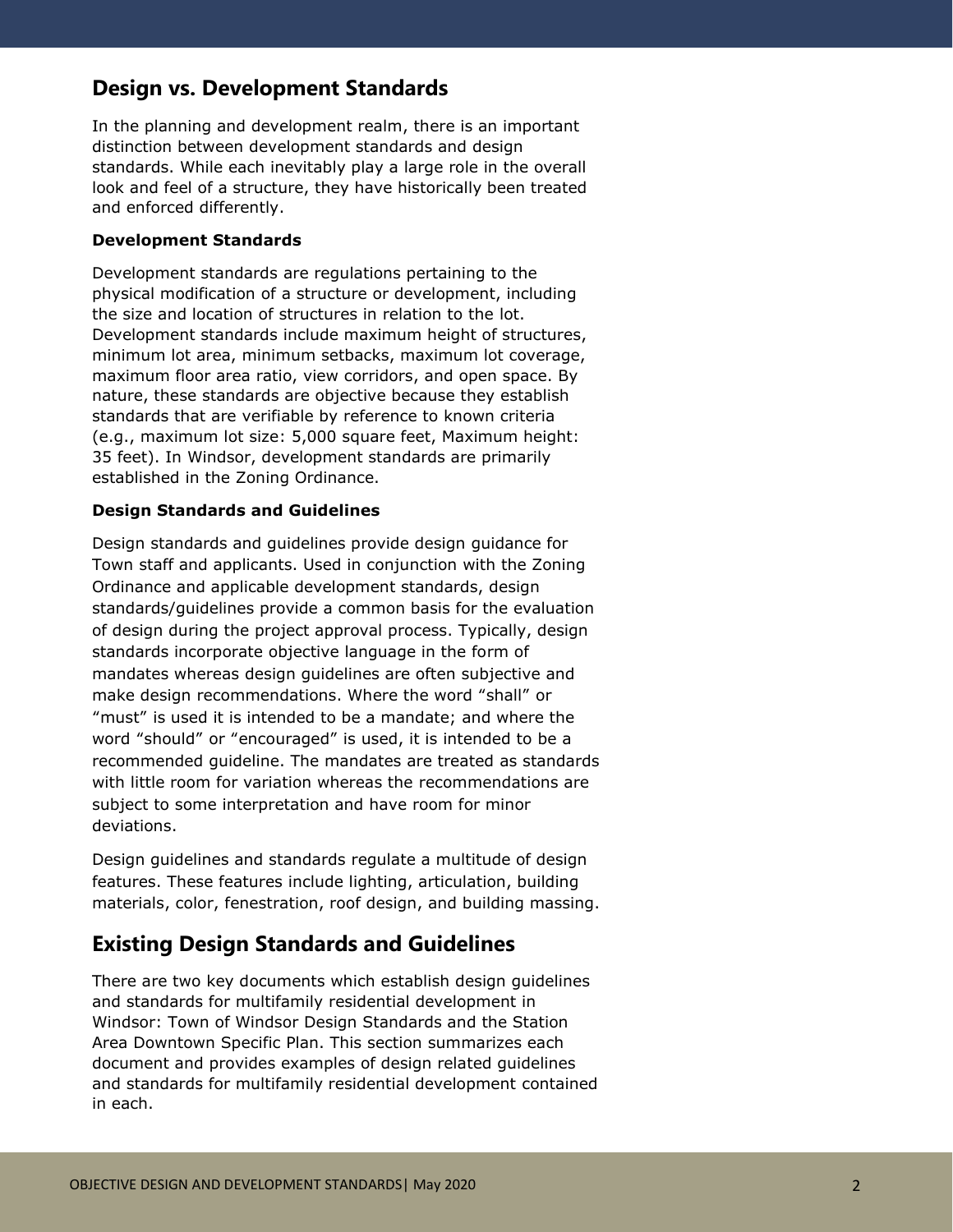# **Options for Alternative Design Standards**

According to SB 35, the Town must establish a by-right multifamily residential development process. If a project applicant complies with the objective design standards (as well as all zoning and other related requirements), the Town must approve the project through a staff-level administrative process with no public review or hearing. For a project to be eligible under SB 35, it must meet the following criteria:

- Provide a level of affordability
- Be located on an infill site
- Meet wage requirements
- Comply with General Plan and Zoning provisions
- Comply with locational and demolition restrictions

However, if an applicant prefers project design features that vary from the objective standards, they would still have the option to seek approval through the Town's discretionary review process.

### **Town of Windsor Design Standards**

The Town of Windsor currently establishes community-wide design standards and guidelines in the Town of Windsor Design Standards. The Standards was originally adopted in 1997 and was later updated in 2005. The Design Standards apply to all elements that make up Windsor's public realm: streets, parks, trails, and public and private development. The Design Standards emphasize the importance of the interaction between building facades, site plans, and landscapes with streets and other public spaces.

The Design Standards specify overarching standards for development and offer guidelines on how to achieve them. The standards link the goals, policies, and programs established in the General Plan and the detailed requirements of the existing zonings codes, ordinances, and specific plans. It is through this link that the standards and guidelines serve as the basis for project approval and the entitlement process.

The Design Standards are generally divided into 12 categories that apply to all new development, including multifamily residences. These categories include:

- 
- Architecture Materials
- Parking and **Circulation**
- Private Open Space Landscaping
- 
- Site Placement Site Development
	-
	- Public Open Space
	-
- Resources Fences and Gates
- Signs Utilities and Service Areas

As discussed further on page 4 Subjective vs. Objective, most of the standards and guidelines in the Design Standards contain subjective language and serve to make design recommendations rather than mandates. Additionally, there are few guidelines in the Design Standards specifically related to multifamily residential development. The following are examples of adopted multifamily design guidelines in the Design Standards.

**3.2.3(a) Front Entrances.** With multi-family units, front doors or common vestibules should face a street or a courtyard that provides a publicly accessible and direct walkway to a street. Such courtyards should be landscaped, should generally exclude vehicles, and should be visible from a street where feasible. Accessory dwelling units are exempt from these requirements.

**3.2.3(b) Garages.** All garages should be set back at least 18 feet from the front property line to provide an adequate parking "apron." For apartments and condominiums, garages should not make up more than 33 percent of the buildings street-facing width.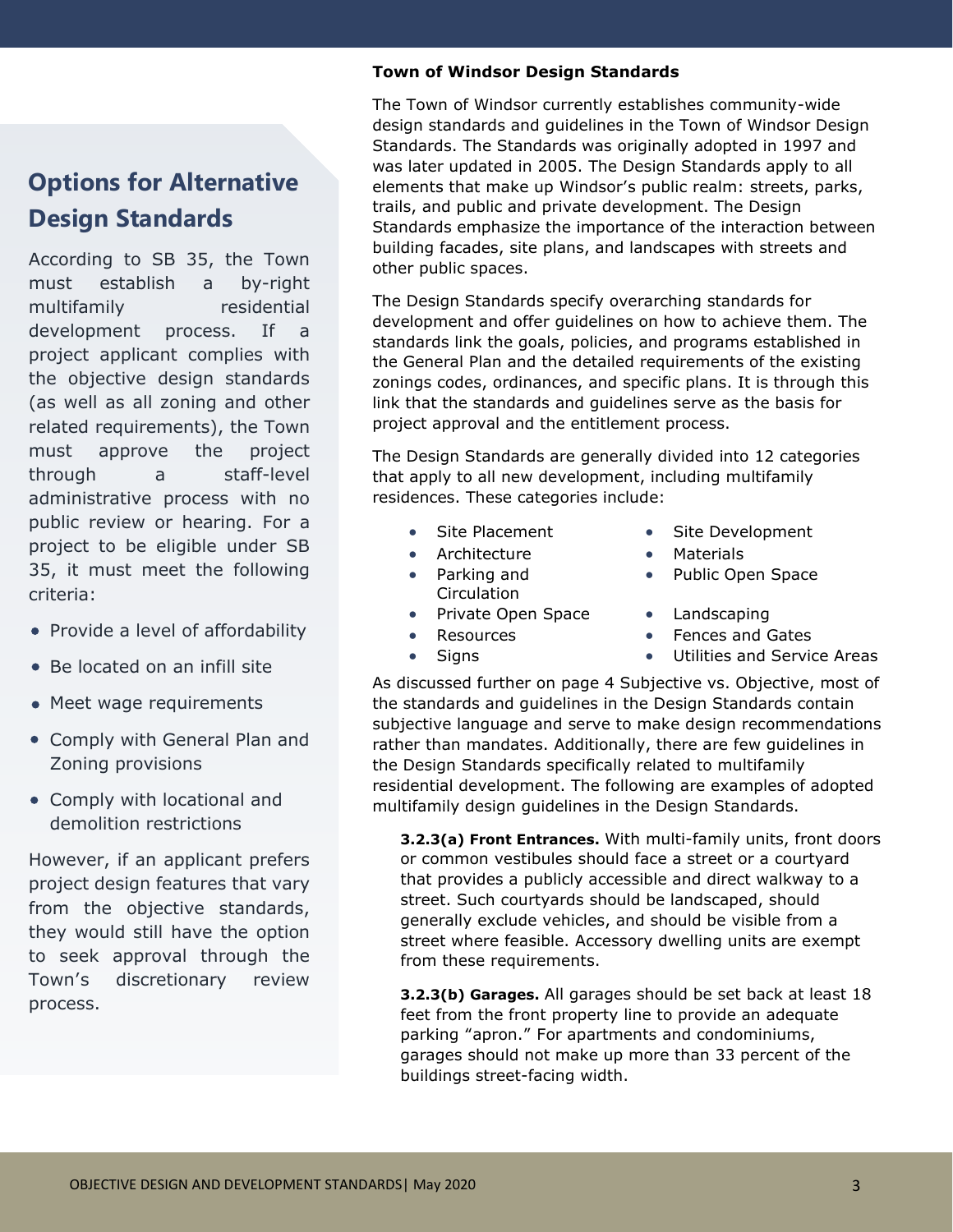### **Windsor Station Area Downtown Specific Plan**

In 2012, the Town adopted the Windsor Station Area Downtown Specific Plan. The Plan establishes an overall vision for the downtown area, goals and policies for each topic, and design guidelines and standards for development. The Plan seeks to establish a cohesive mixed-use core and transit-oriented community which links the downtown to the surrounding community. Like the Design Standards, the Plan establishes guidelines and standards that apply to all elements that make up the downtown area, including streetscape, building design, and multifamily residential development.

The multifamily residential development design standards in the Plan make use of objective language, while the guidelines are more subjective. Below are examples of multifamily design guidelines established in the Plan.

**3.3-1(C)(2) Design.** Primary building entries shall incorporate a projection (e.g., porch) or recess, or combination of projection and recess at least 48 square feet in area. The minimum width of the entry feature shall be 20 percent of the width of the street-facing façade. Alternative designs that create a welcoming entry facing the street such as a prominent porch provided for side doors, or entry courtyard that provides a direct walkway to the street may be allowed.

**3.3-2(D)(2)(a) Variable Massing.** Adjacent buildings and buildings on the same block shall exhibit variation in height and massing.

**3.3-2(D)(2)(b) Façade Detailing and Materials.** Each side of a building that is visible from a public right-of-way shall be designed with a contemporary level of detailing and quality of materials. Parking garages, ancillary structures, and carports shall be designed to be architecturally compatible with the main building.

**3.3-2(D)(2)(c) Façade Articulation.** All street-facing facades must include vertical projections or recesses at least four feet in depth, or two projections or recesses at least 2.5 feet in depth, for every 25 horizontal feet of wall. If located on a building with two or more stories, the articulated elements must be greater than one story in height, and may be grouped rather than evenly spaced in 25-foot modules. Building entrances and front porches and projections into required yards such as stoops, bays, overhangs, fireplaces, and trellises count towards this requirement.

# **Consistency with State Law**

### **Subjective vs. Objective Standards**

Many of the standards and guidelines established in the community-wide Town of Windsor Design Standards relating to multifamily residential development contain subjective language. That is, they offer recommendations for design rather than requirements. This results in the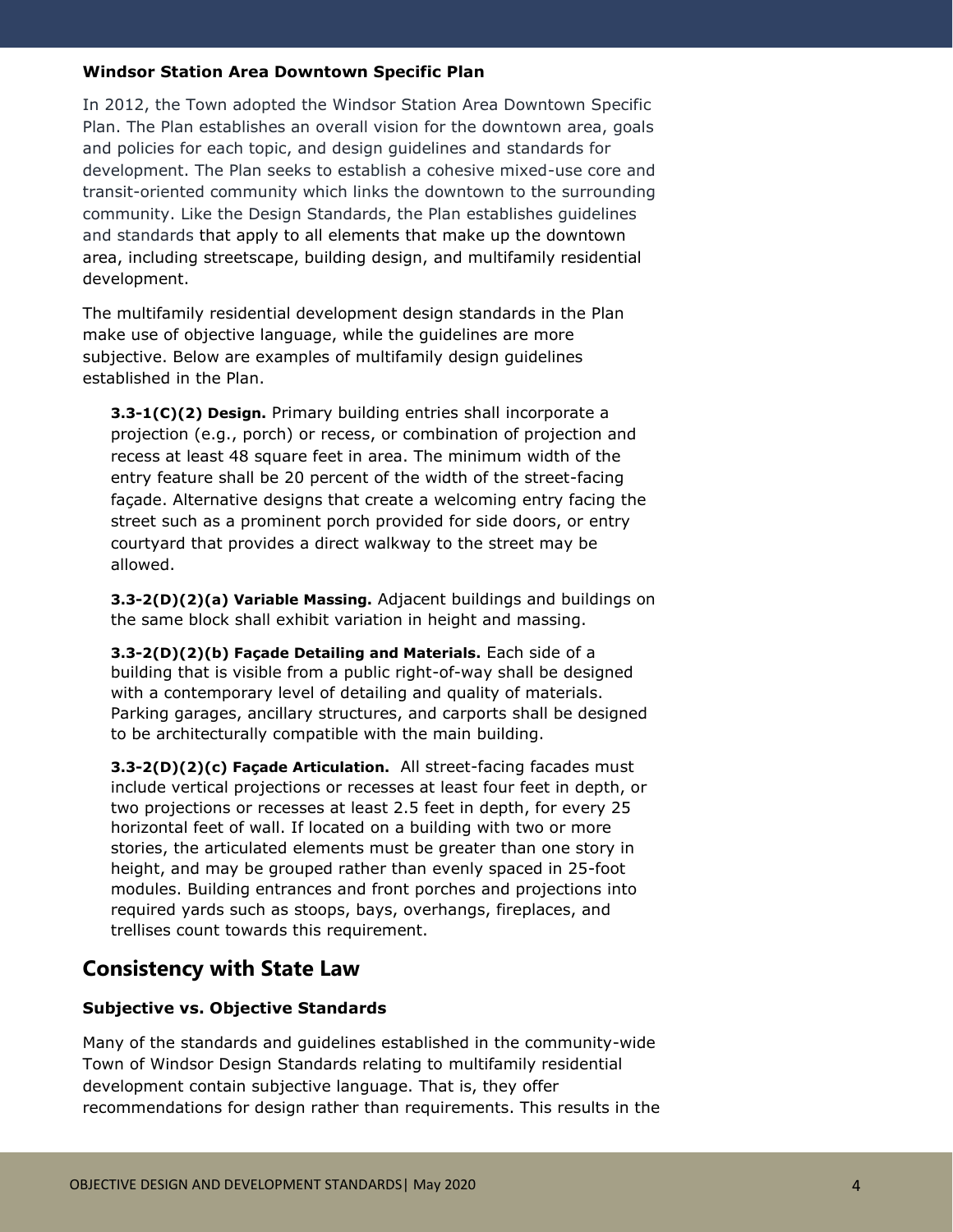need for interpretation and discretion in applying a particular standard project review. Under the SB 35 definition of objective standards, many of these standards could be considered subjective.

Typical subjective language includes terms such as "should," "encourage," "community character" that involve interpretation and is not verifiable by reference to known criteria. Take the following standards from the Town of Windsor Design Standards for example:

**3.1.1(e) Materials and Detailing.** Walls and fences *should* be constructed out of *attractive, long-lasting materials*, such as wood, masonry or stone. Chain link *should* not be used. Masonry walls should not consist exclusively of smooth-surfaced concrete masonry units (CMUs); the use of textured or "split-face" CMUs *is encouraged*.

**3.2.7(a) Façade Composition.** New buildings *should typically* have *generously* overhanging eaves and recessed openings, which both protect a building's materials from weather and reinforce *pedestrian scale*.

The underlined and italicized words in the above examples contain subjective language. These words result in standards and guidelines that are vague and subject to interpretation.

For the Town to be consistent with State law, standards related to multifamily residential development will have to be modified with objective language. The following are examples of how the above standards could be modified to be objective.

**3.1.1(e) Materials and Detailing.** Walls and fences *shall* be made of wood, masonry, or stone. Chain link fencing is *prohibited* as a fencing type.

**3.2.7(a) Façade Composition.** New buildings *shall* incorporate overhanging eaves no shorter than four feet.

### **Additional Objective Design Standards**

Based on a comprehensive review of the Town's existing design standards and guidelines, there are multiple areas that standards could be developed to help further the Town's streamlining efforts for multifamily residential projects. These areas include standards for:

- Mixed-use building design
- Structure and development color pallet
- Building materials
- Fenestration
- Roofing types
- Structure massing
- Signage
- Pedestrian amenities
- Lighting style standards